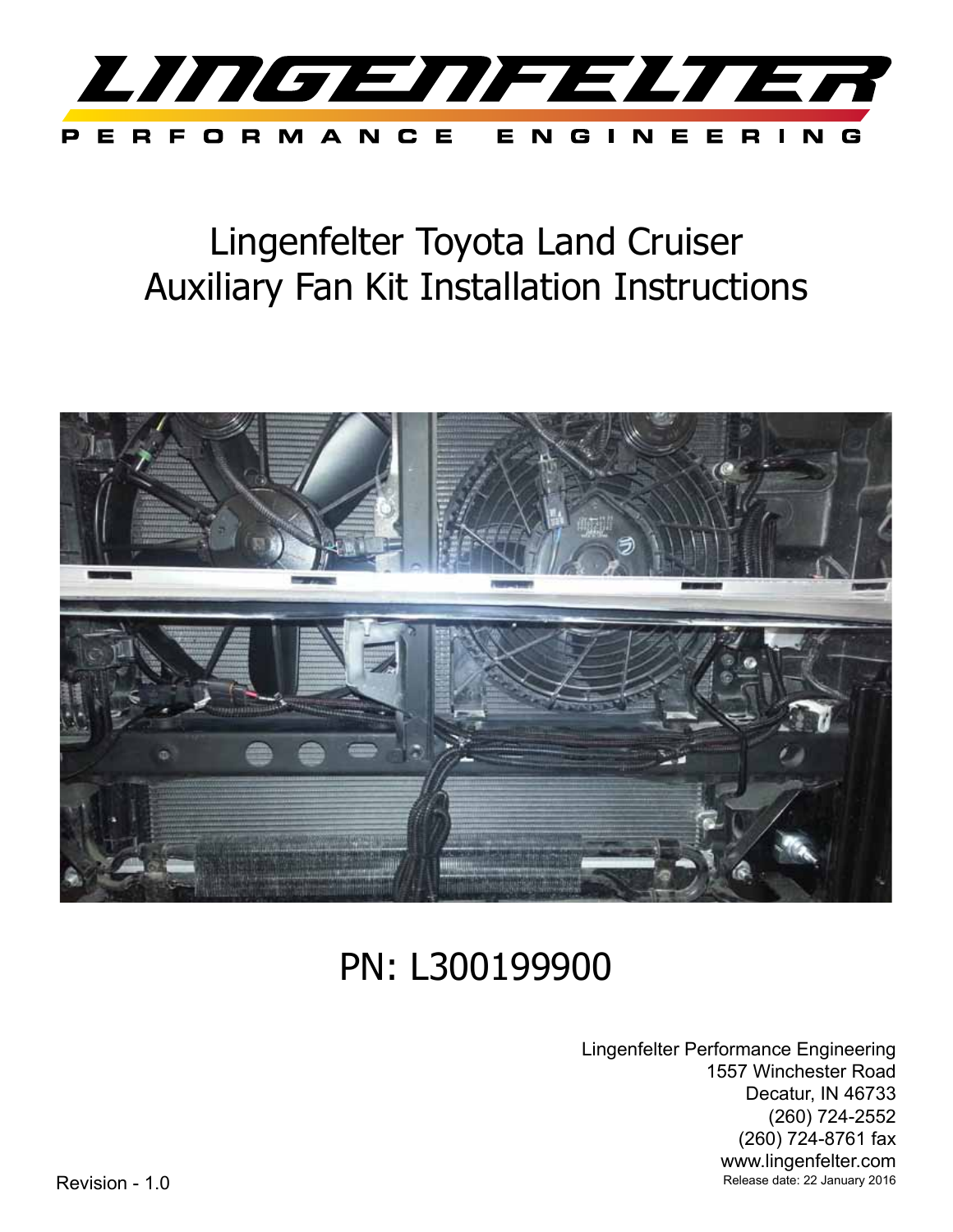# **Parts List**

## **Lingenfelter Toyota Land Cruiser Auxiliary Fan Kit (PN: L300199900)**

| #  | <b>Description</b>                                   | <b>Part number</b> |
|----|------------------------------------------------------|--------------------|
|    | VA01-AP70/LL-36S 12" Fan                             | 30102025           |
|    | Toyota aux fan harness with relay & mating connector | XX00359-0001       |
|    | Fuse, 25 Amp ATO                                     |                    |
|    | Rubber isolator mount, round rubber                  | 88467-20190        |
|    | Rubber isolator mount, bolt thru                     | 88897-50020        |
|    | Upper bracket, powder coated black                   | XX00359-0005       |
|    | Lower bracket, left side, powder coated black        | XX00359-0006       |
|    | Lower bracket, right side, powder coated black       | XX00359-0007       |
|    | M6 stud                                              | 11589406           |
|    | M8-1.25 free spinning washer nut 18MM O.D.           | AV15333            |
|    | M8 x 1.25 x 30 mm flange cap screw, black            | 98093A548          |
| 6  | Nylock nut, 1/4-20                                   | 30634              |
|    | M6 x 1.00 Nylon lock nut                             | 47214              |
| 8  | M6 SS flat washer                                    | 47393              |
| 60 | Rubber foam weatherstrip, 3/8"                       | 93695K42           |
| 10 | Cable Tie, 8"                                        |                    |
|    | Butt connector                                       | 940005             |
|    |                                                      |                    |

### **Tools & Materials Required**

- • Wire crimping tools
- 13 mm socket
- 10 mm socket
- $\bullet$  7/16" socket
- • Drill
- • 5/8" drill bit or hole saw
- • 11/32" drill bit or hole saw
- Heat gun
- Marker or center punch
- Underhood paint

The Lingenfelter Toyota Lad Cruiser Auxiliary Fan Kit can be used as a higher flow replacement for the OEM condenser fan. The Lingenfelter Toyota Lad Cruiser Auxiliary Fan can also be used to add a condenser fan when there is not one equipped. Wiring for these applications may differ from the installation instructions.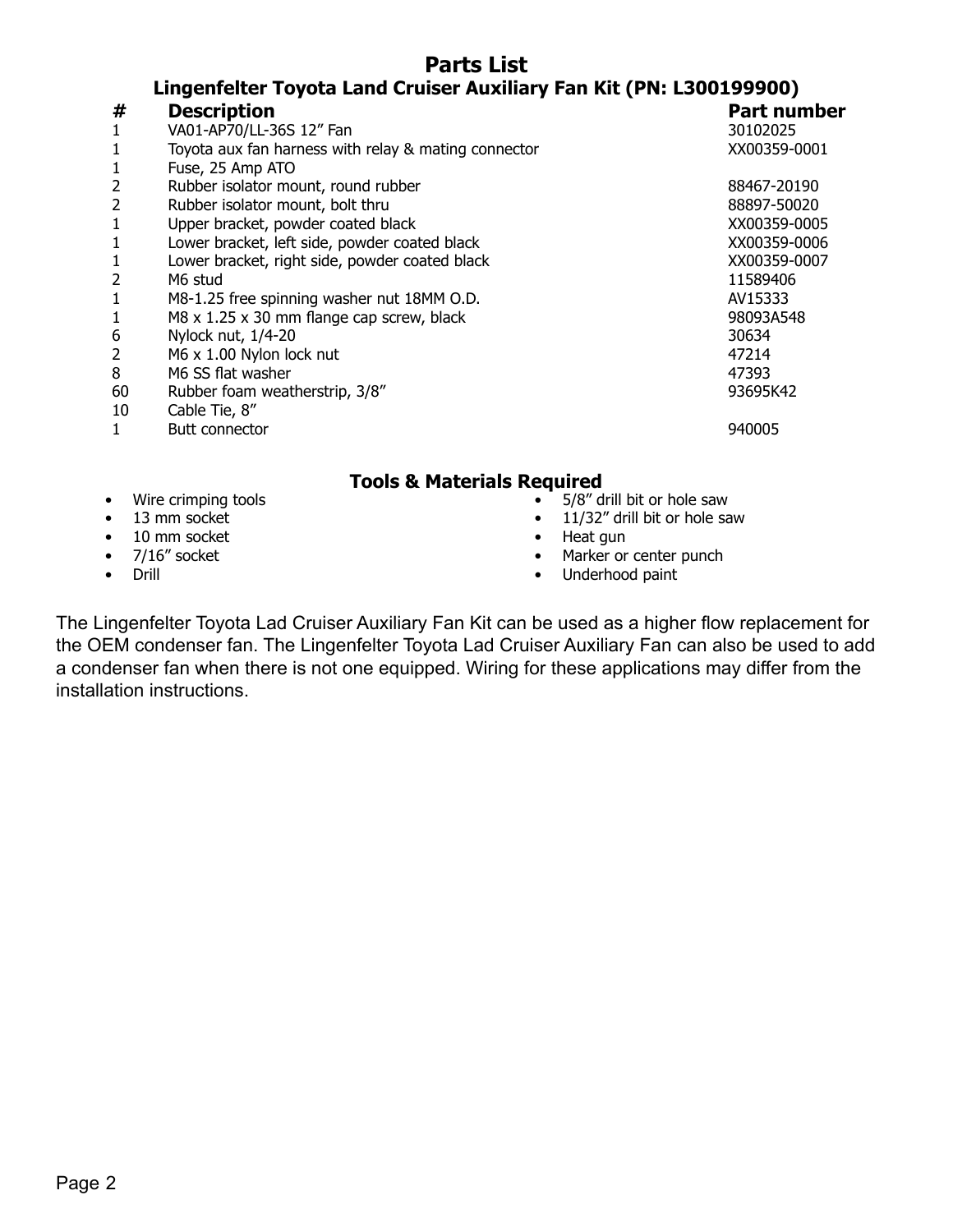### **Notes:**

- Read all the instructions before beginning the installation process in order to make sure you have all of the tools and equipment needed and that you feel comfortable performing the installation.
- Be sure to save all of the parts you remove from the vehicle. Many components will be re-used during the installation of this system.
- Be careful not to damage any components while removing them from the vehicle.
- When referencing the different sides of the vehicle inside the installation instructions:
	- (Sitting in the vehicle facing forward) the left side of the vehicle is considered the driver's side and the right side of the vehicle is considered the passenger's side.
		- 1. Remove the negative terminal of the battery

2. Remove the bumper assembly per OEM instructions.



3. Remove the horn on the passenger's side of the vehicle.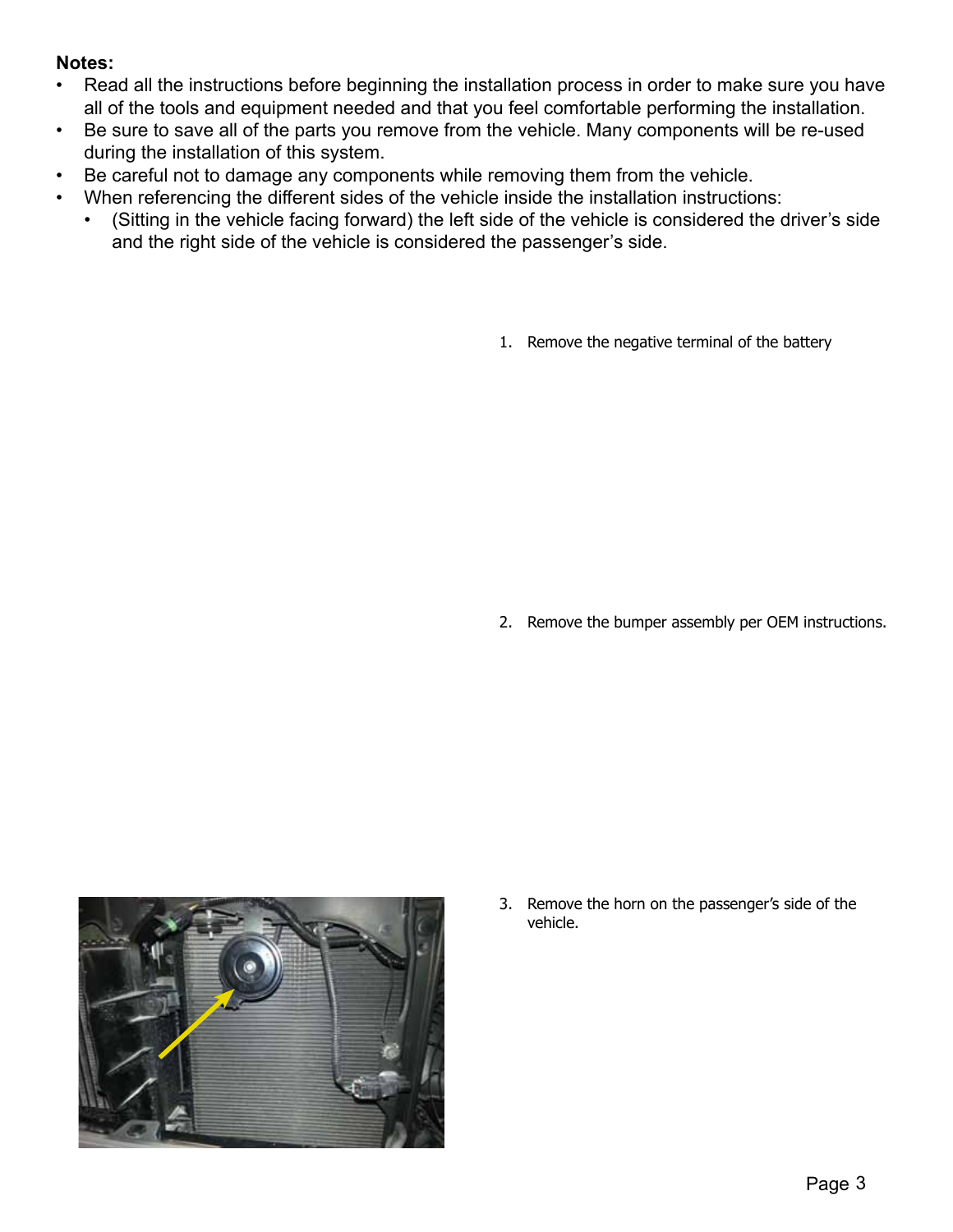

4. Remove the two center braces and the ground wire (indicated by the arrow in the picture to the left) that is connected to the one of the braces.

5. Reroute the harnesses as shown in the picture.





**NOTE:** Make note of the modified edge (indicated by the red arrows in the pictures to the left) when installing the SPAL fan (PN: 30102025) brackets. The modified edge is a flat edge on the fan. The modified edge is necessary for clearance when installing the fan assembly into the vehicle.



**NOTE:** When installing the brackets on to the fan, the order of components from top to bottom is as follows (from to top to bottom):

- Lock Nut (PN: 30634)
- Washer (PN: 47393)
- Fan (PN: 30102025)
- **Bracket**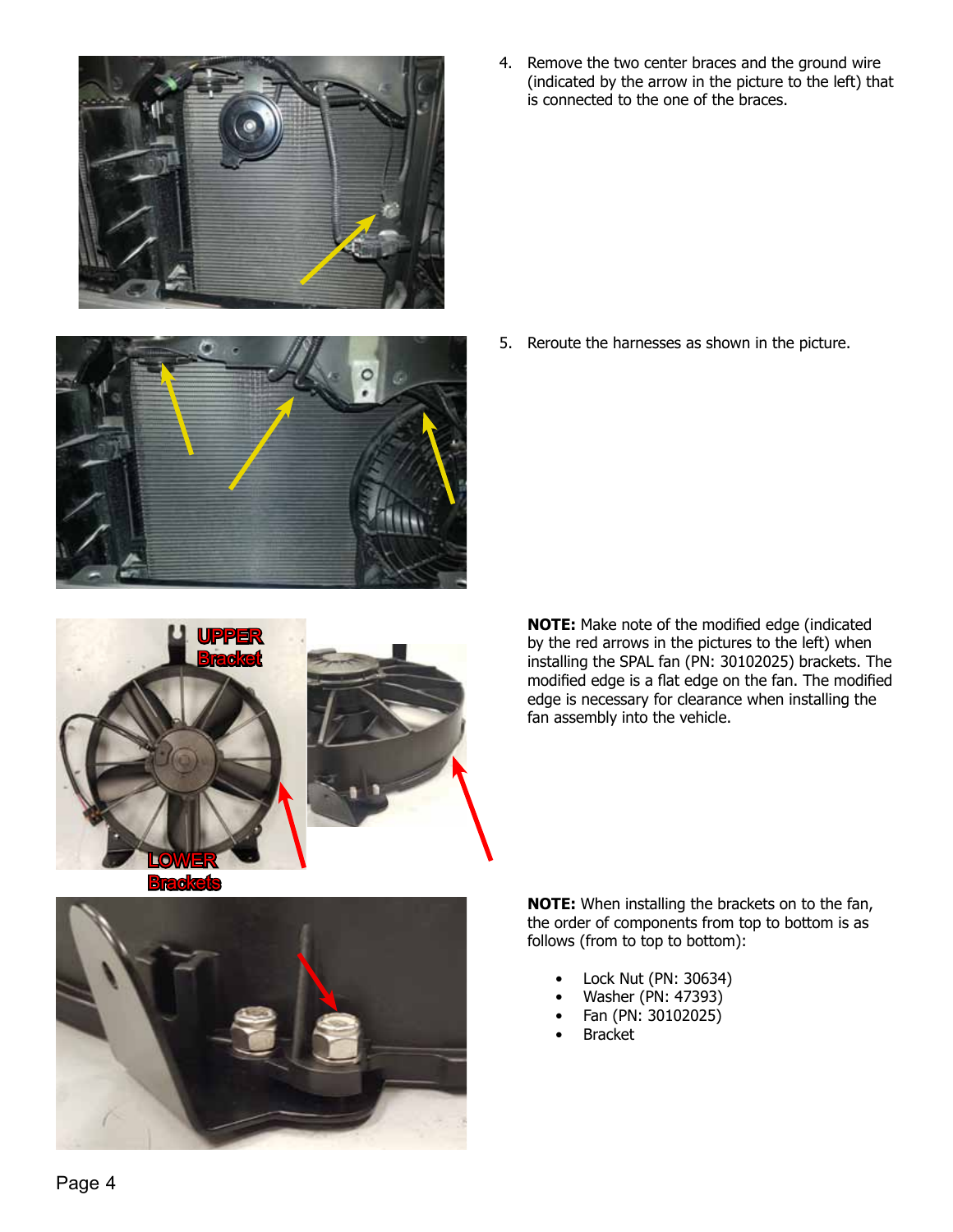

6. Install the upper bracket (PN: XX00359-0005) onto the SPAL fan. Use the washers (x2) (PN: 47393) and lock nuts (x2) (PN: 30634) to secure the bracket into place.

**NOTE:** Make note of the modified edge (indicated by red line in the picture to the left) when installing the upper bracket.

7. Install the left side lower bracket (PN: XX00359- 0006) onto the fan on the same side as the modified edge. Use the washers (x2) (PN: 47393) and 1/4" lock nuts (x2) (PN: 30634) to secure the bracket into place.



8. Install the right side lower bracket (PN: XX00359- 0007) onto the fan on the opposite side as the modified edge. Use the washers (x2) (PN: 47393) and 1/4" lock nuts (x2) (PN: 30634) to secure the bracket into place.



9. Install the foam (PN: 93695K42) on the back of the SPAL fan.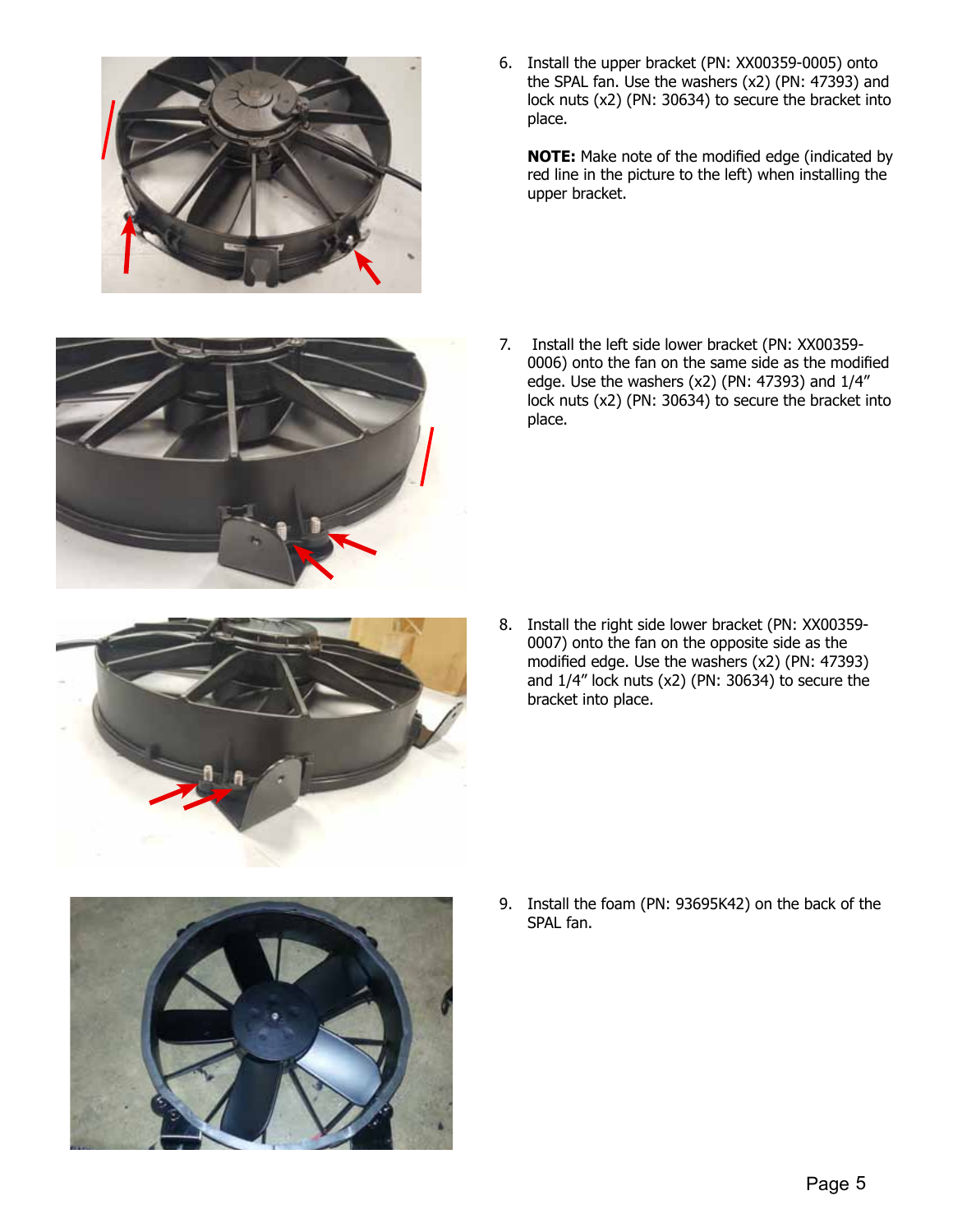

10. Drill a new hole (11/32") for the horn roughly 1-1/2" to the left of the existing hole.

**NOTE:** Be careful not to drill into the heat exchanger.

**OPTIONAL:** Now would be a good time to paint over the drilled hole to help prevent corrosion.

11. Secure the upper bracket to the vehicle using the upper bracket rubber isolator mount (PN: 88897- 50020), the free spinning washer nut (PN: AV15333), and the M8 x 1.25 x 30 mm bolt (PN: 98093A548).

> **NOTE:** Use the hole where the horn was initially located to secure the upper bracket for the SPAL fan.

**NOTE:** When installing the rubber isolator mount, make sure the mount is oriented so the rubber will be resting against the frame of the vehicle.

12. Using a bright colored marker or center punch, mark the center of your holes for the lower brackets.



13. Remove the fan assembly from the vehicle.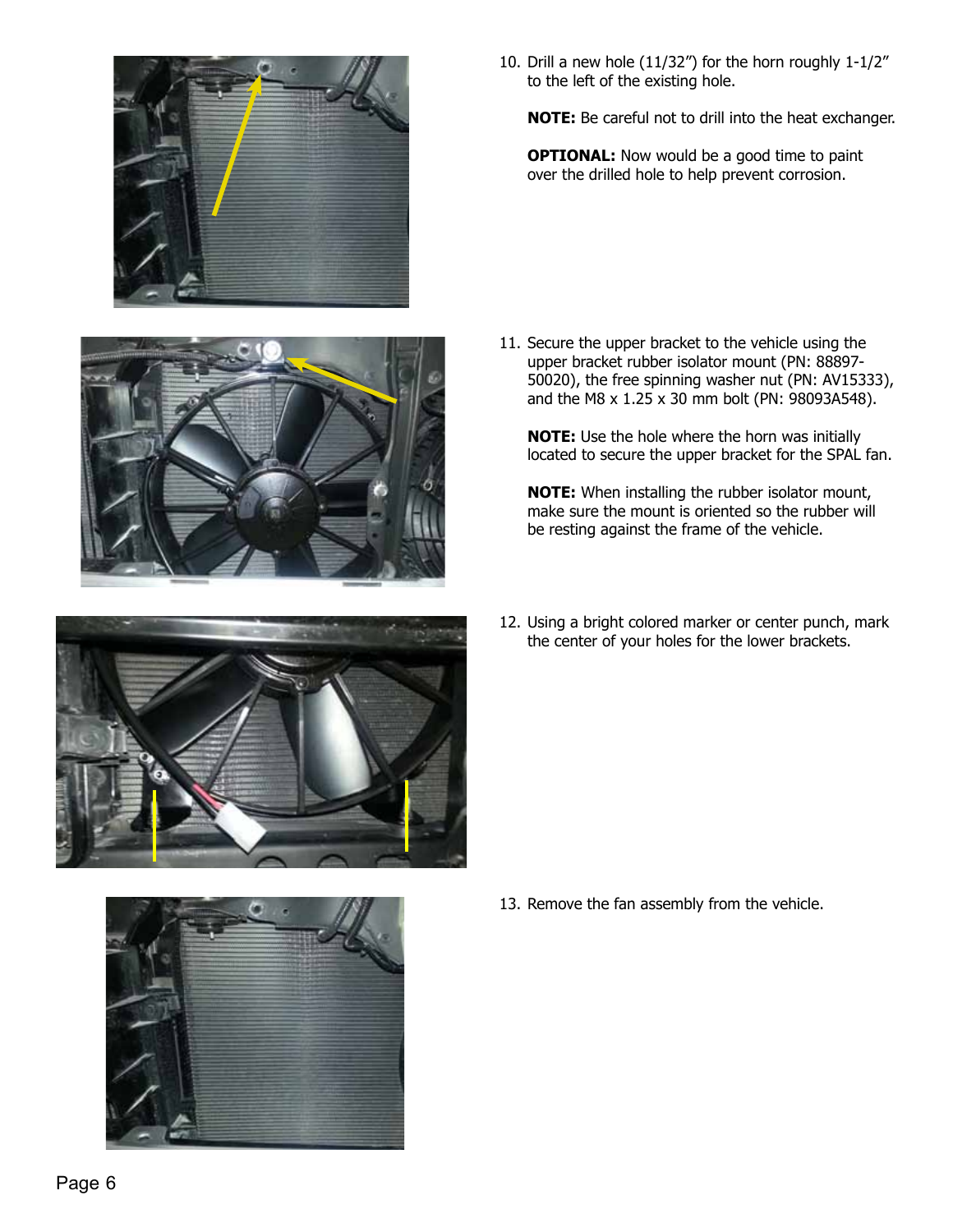

14. Drill 5/8" holes into the frame so you can secure the lower brackets.

**OPTIONAL:** Now would be a good time to paint over the drilled holes to help prevent corrosion.

15. Install the M6 studs (PN: 11589406) onto the lower brackets. Use the washers (x2) (PN: 47393) and M6 lock nuts (x2) (PN: 47214) to secure the M6 stud into place. When securing the stud, the stud is pointed in the direction away from the fan. The washer goes on the same side as the lock nut.

- 
- 16. Place the two lower bracket rubber isolator mounts (PN: 88467-20190) onto the holes you drilled in the previous step.



17. Reinstall the fan assembly and the passenger side horn into the vehicle.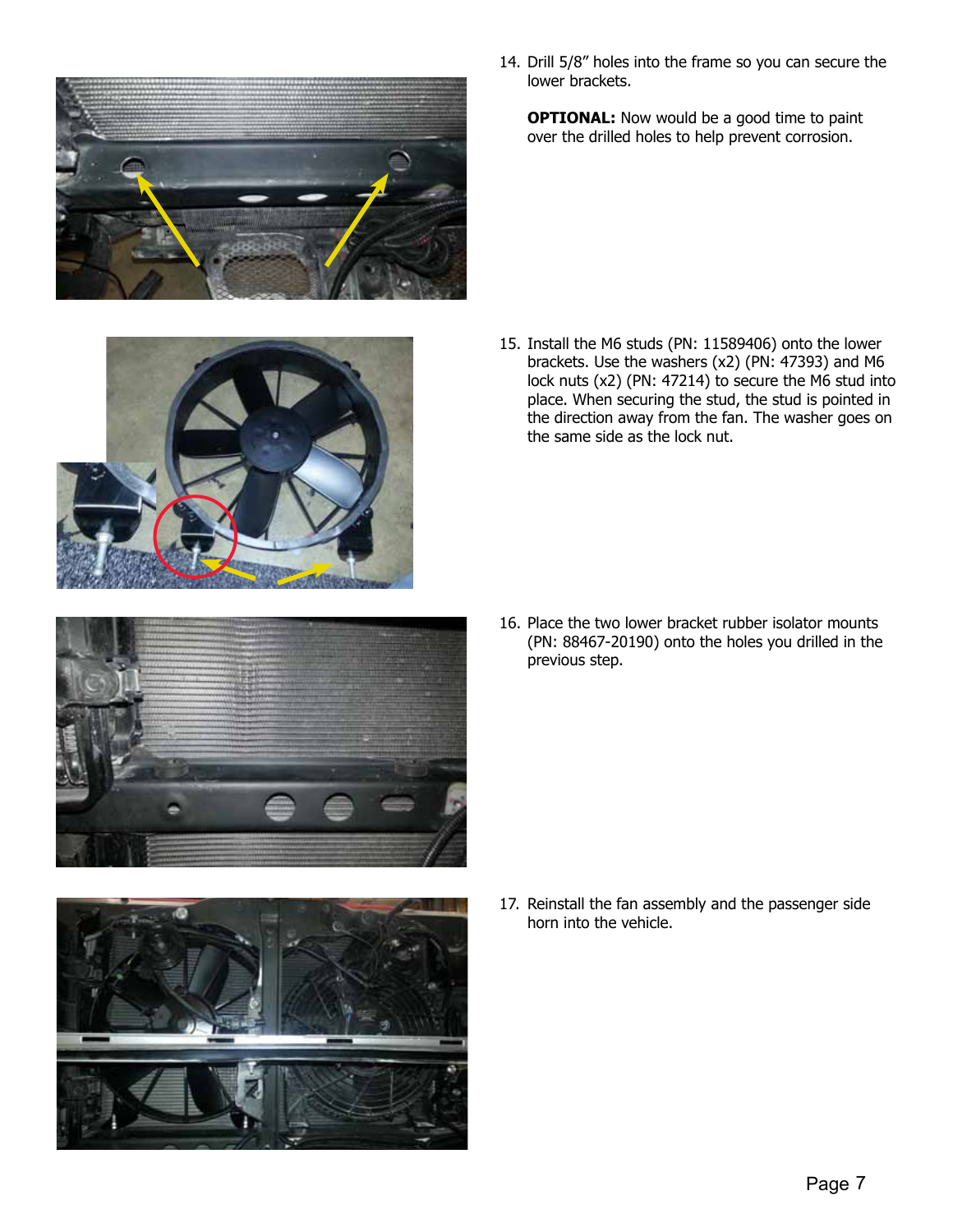





- 20. The relay has 4 wires.
	- Denso Fan +12V White and Blue
	- Control Wire Red (smaller AWG)
	- +12V Battery Red (larger AWG)
	- +12V Switched Green

Splice into the red Control Wire from the relay and connect the yellow wire from the harness.



21. Find the +12V terminal from the battery. Connect the white wire from the harness to the +12V battery terminal.





19. Locate the fuse box and remove the Condenser FAN Relay indicated by the circle in the picture to the left.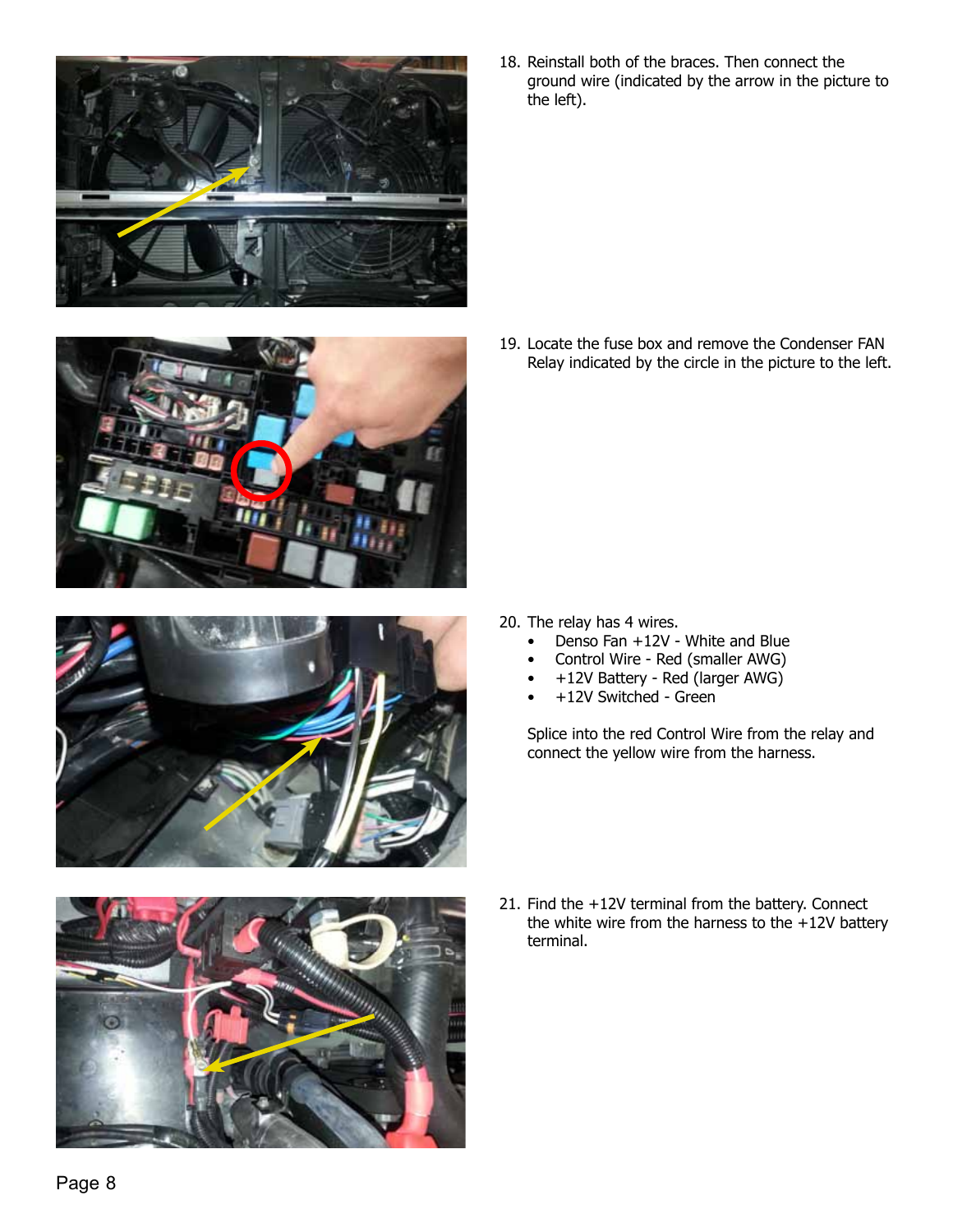

22. Install the 25 Amp fuse into the fuse holder in the supplied wiring harness (PN: XX00359-0001). Secure the fuse holder using one of the supplied cable ties.



24. Secure the relay from the harness to the harness using one of the supplied cable ties.

23. Connect the black wires from the harness to a

fluid reservoir.

suitable ground. In the picture to the left, the ground that is used is located next to the windshield wiper



25. Feed the power connector for the SPAL fan from the harness through the hole shown in the picture.

Page 9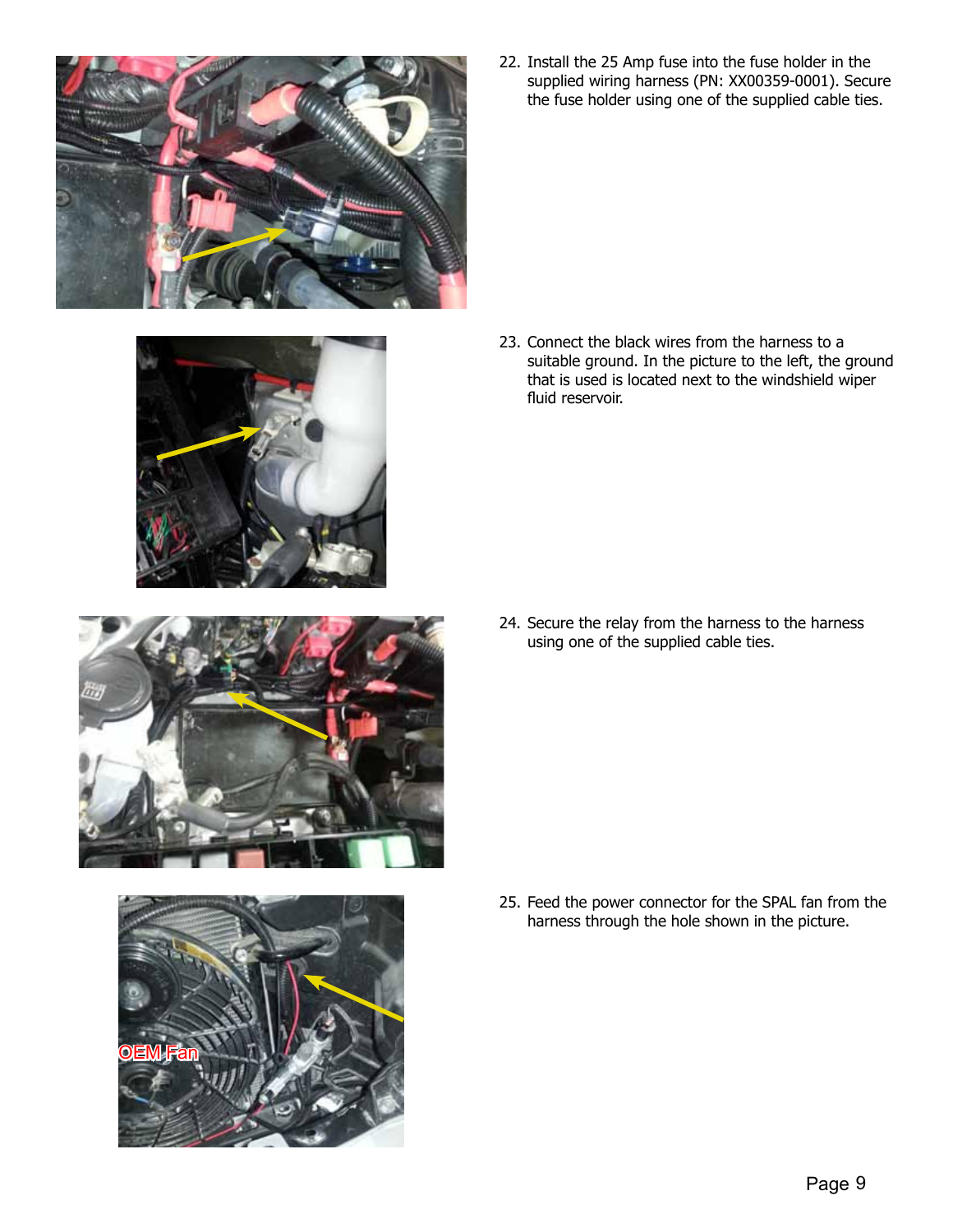

26. Route the connector/harness for the SPAL fan as shown to the connector from the SPAL fan.

27. Connect the connector from the harness for the SPAL fan to the connector coming from the SPAL fan.

Installation of the Lingenfelter Toyota Land Cruiser Auxiliary Fan Kit is now complete! If wired per the instructions, the Lingenfelter Toyota Lad Cruiser Auxiliary Fan will be powered when the OEM condenser fan is commanded on by the vehicle.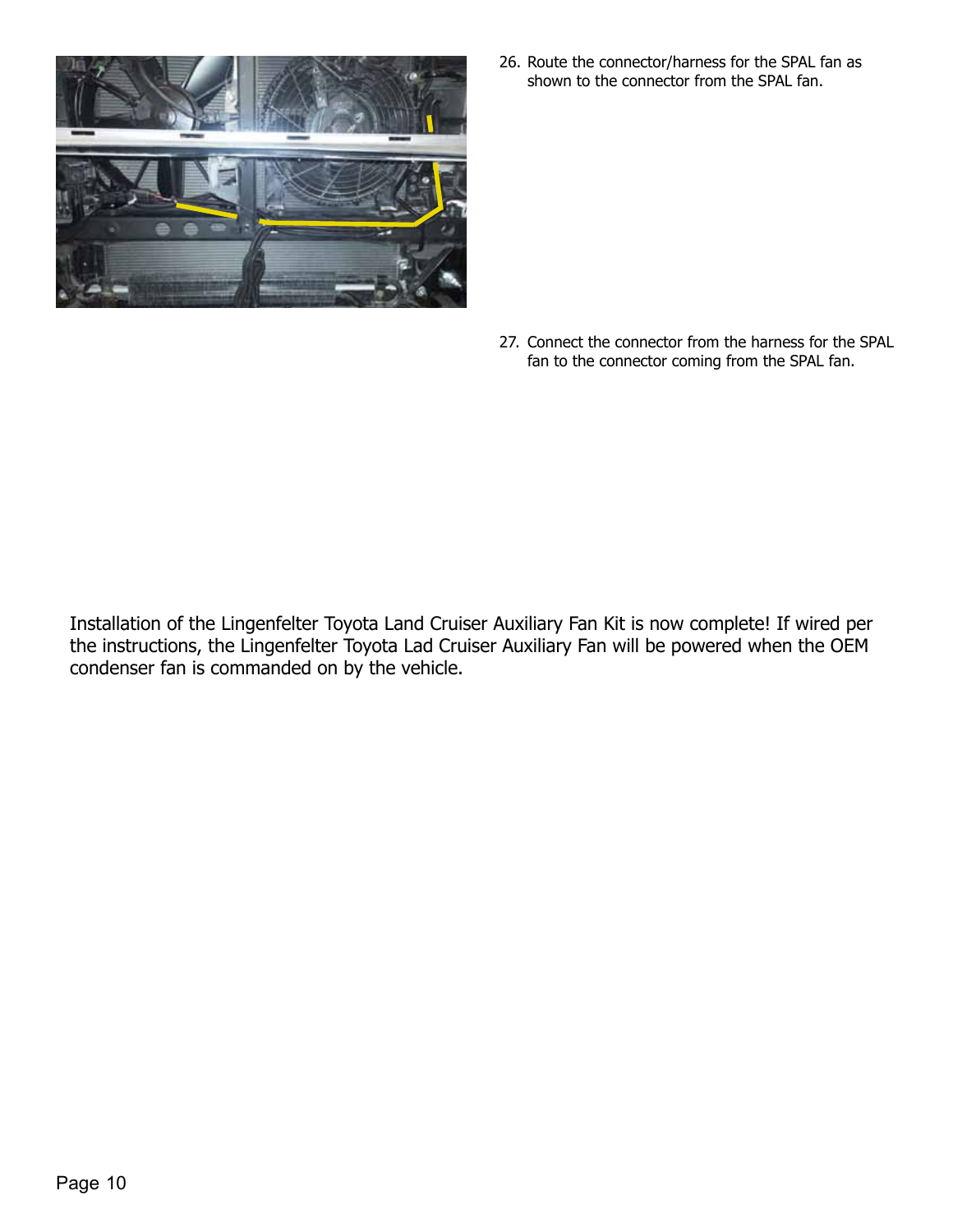**This page was intentionally left blank.**